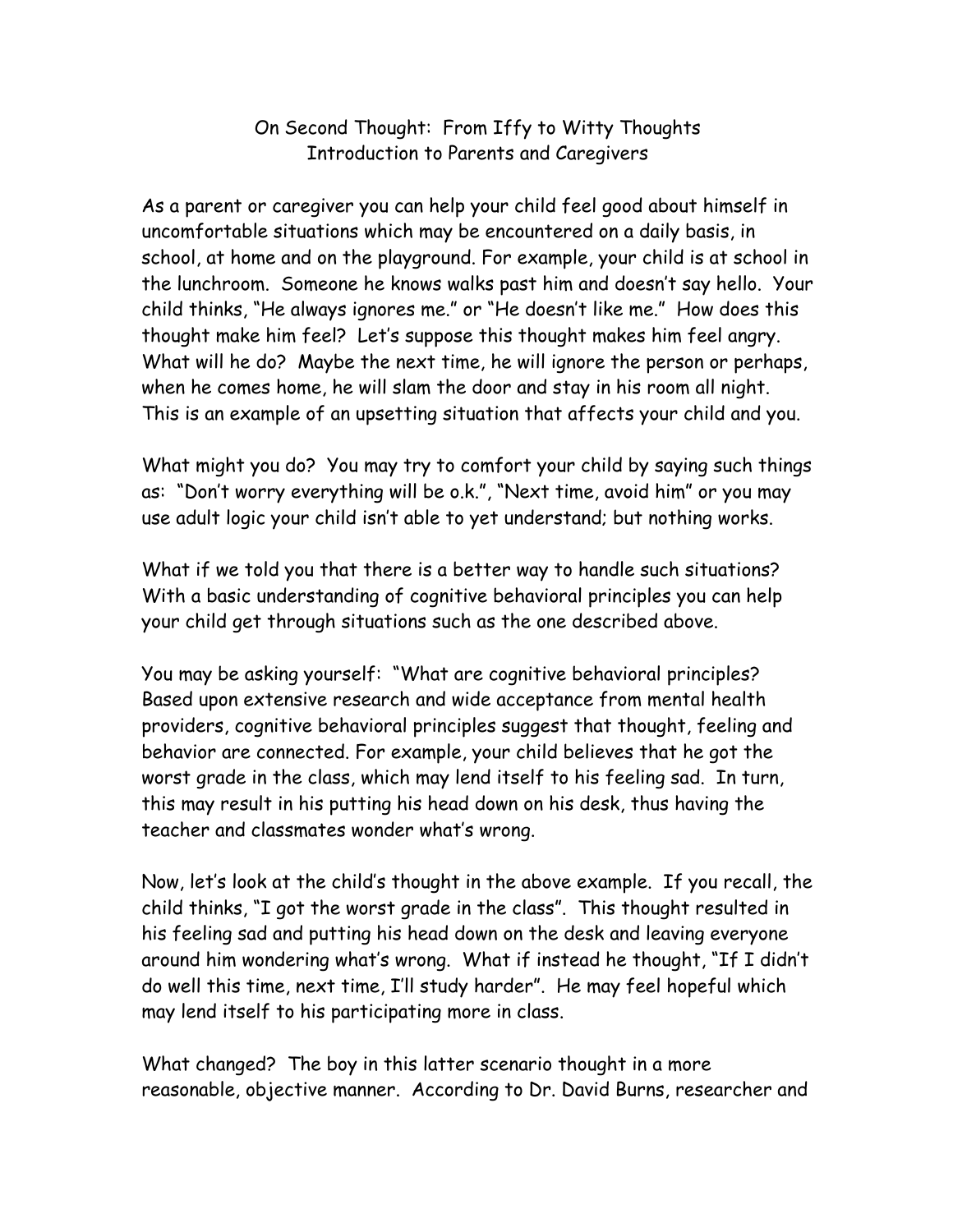author in the mental health field, many of us are guilty of unreasonable or irrational thoughts. Dr. Burns offered an insightful and sophisticated list of unhelpful thoughts that he labeled cognitive distortions.

On Second Thought has adapted the principles of cognitive behavior and has presented them in a kid friendly way by researching thousands of idioms and found those that most closely match those cognitive distortions. We named the list: Busto & Busto's Iffy Thoughts (a.k.a. unhelpful thoughts). Going a step further, your child is given the opportunity to challenge these Iffy Thoughts. This required further research of idioms. We named this list Witty Thoughts (a.k.a. helpful thoughts).

Note: Becoming aware of unhelpful thoughts and then challenging them will not happen overnight. To this end, it is important for those involved to reinforce the principles outlined in this program as often as possible.

How do you reinforce the principles in this program?

- 1. set aside a time when you can talk with your child and do the activities. Don't try to do too many activities at once.
- 2. apply these principles in your daily conversations with your child to help him internalize these principles
- 3. make this a family activity. Remember it's difficult for your child to think differently when everyone else around him remains the same. After a while the whole family may be speaking in idioms
- 4. finally, if you so desire, you may go to my website (onsecondthought.com) and order a set of playing cards and download instructions for further reinforcement for the whole family in a fun and lighthearted way.

On Second Thought: From Iffy to Witty Thoughts is a skill-building program intended for all children ages 7-11. However, some children may have more difficulty letting go of their unhelpful thoughts. In such cases, it may be beneficial to consult with a therapist who would be able to provide you and your child with additional support and guidance.